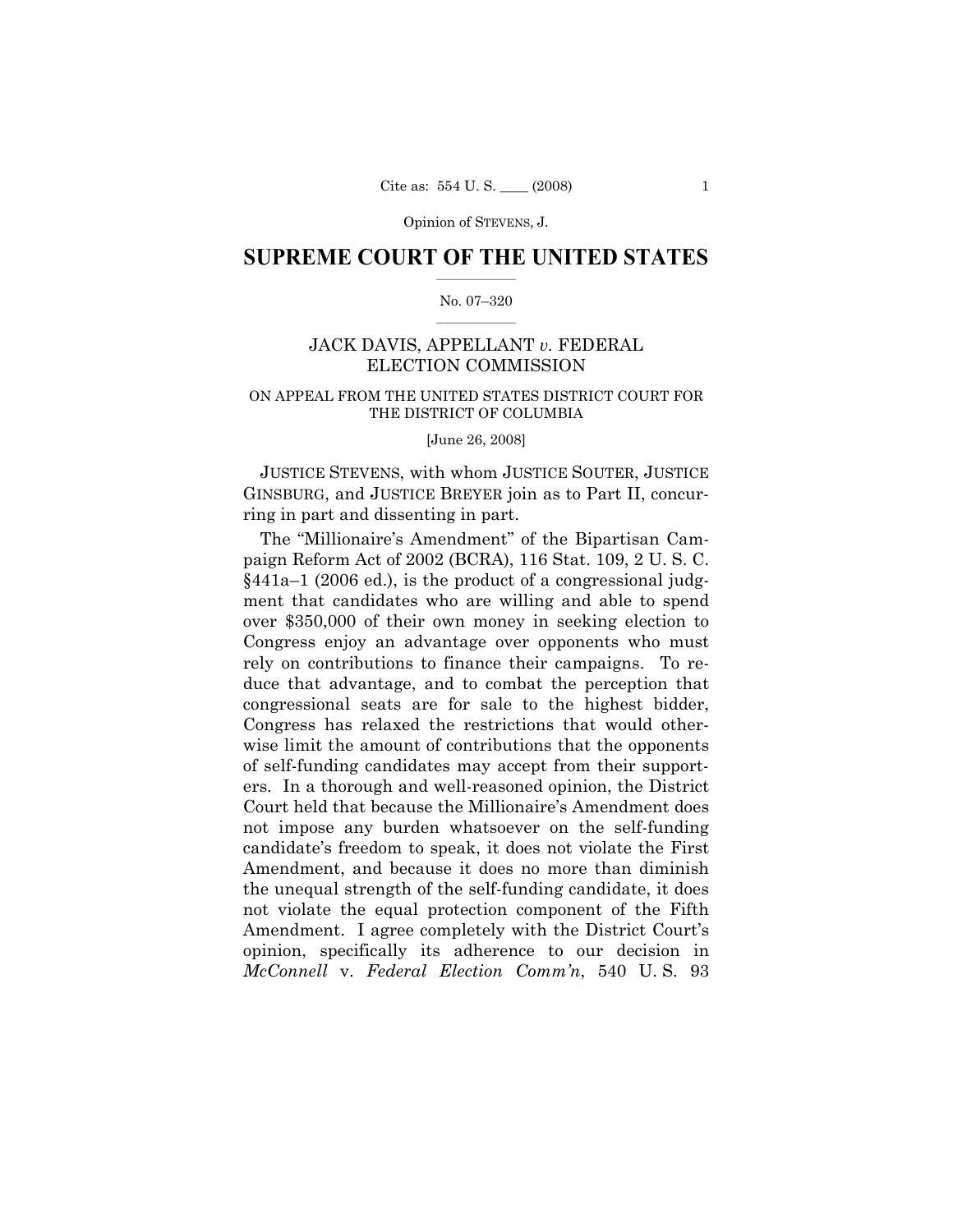(2003). While I would affirm for the reasons given by the District Court, I believe it appropriate to add these additional comments on the premise that underlies the constitutional prohibition on expenditure limitations, and on my reasons for concluding that the Millionaire's Amendment represents a modest, sensible, and plainly constitutional attempt by Congress to minimize the advantages enjoyed by wealthy candidates vis-à-vis those who must rely on the support of others to fund their pursuit of public office.

I

 According to the Court's decision in *Buckley* v. *Valeo*, 424 U. S. 1, 18 (1976) (*per curiam)*, the vice that condemns expenditure limitations is that they "impose direct quantity restrictions" on political speech.<sup>1</sup> A limitation on the amount of money that a candidate is permitted to spend, the *Buckley* Court concluded, "reduces the quantity of expression by restricting the number of issues discussed, the depth of their exploration, and the size of the audience reached." *Id.,* at 19. Accordingly, the Court determined that any regulation of the quantity of money spent on campaigns for office ought to be viewed as a direct regulation of speech itself.

 Justice White firmly disagreed with the *Buckley* Court's holding on expenditure limitations, explaining that such regulations should be analyzed, not as direct restrictions on speech, but rather as akin to time, place, and manner regulations, which will be upheld "so long as the purposes they serve are legitimate and sufficiently substantial." *Id.,* at 264 (opinion concurring in part and dissenting in

<sup>&</sup>lt;sup>1</sup>The *Buckley* Court invalidated two different types of limits on campaign expenditures: limits on the amount of "personal or family resources" a candidate could spend on his own campaign, 424 U. S., at 51–54, and overall limits on campaign expenditures, *id.,* at 54–60. In my judgment the Court was mistaken in striking down both of those provisions; I treat them together here.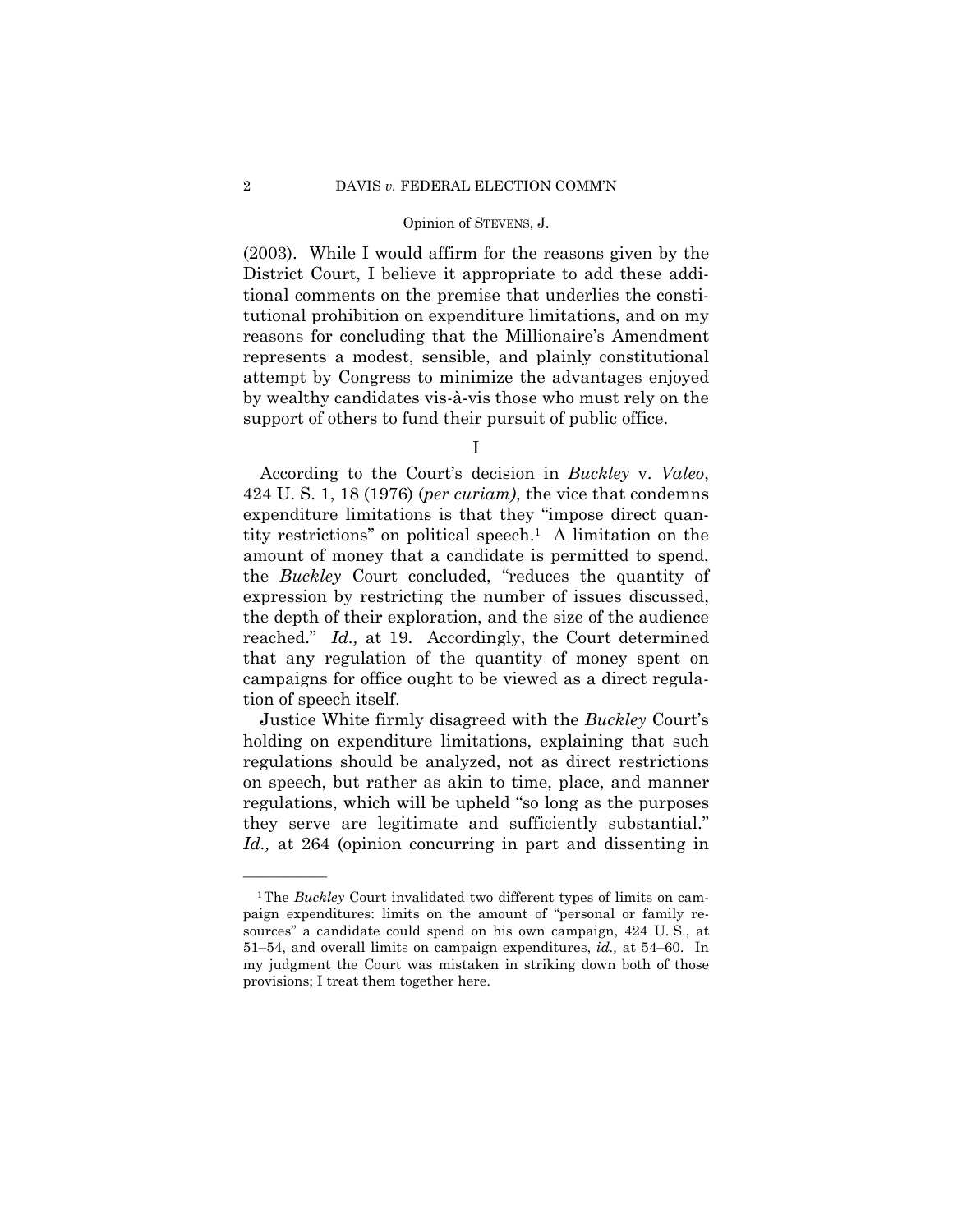part). Although I did not participate in the Court's decision in *Buckley,* I have since been persuaded that Justice White—who maintained his steadfast opposition to *Buckley*'s view of expenditure limits, see*, e.g., Federal Election Comm'n* v. *National Conservative Political Action Comm.*, 470 U. S. 480, 507–512 (1985) (dissenting opinion)—was correct. Indeed, it was *Buckley* that represented a break from 65 years of established practice, as well as a probable departure from the views of the Framers of the relevant provisions of the Constitution itself. See *Randall* v. *Sorrell*, 548 U. S. 230, 274, 280–281 (STEVENS, J., dissenting).

 In my view, a number of purposes, both legitimate and substantial, may justify the imposition of reasonable limitations on the expenditures permitted during the course of any single campaign. For one, such limitations would "free candidates and their staffs from the interminable burden of fundraising." *Colorado Republican Federal Campaign Comm.* v. *Federal Election Comm'n*, 518 U. S. 604, 649 (1996) (STEVENS, J., dissenting). Moreover, the imposition of reasonable limitations would likely have the salutary effect of improving the quality of the exposition of ideas. After all, orderly debate is always more enlightening than a shouting match that awards points on the basis of decibels rather than reasons. Quantity limitations are commonplace in any number of other contexts in which high-value speech occurs. Litigants in this Court pressing issues of the utmost importance to the Nation are allowed only a fixed time for oral debate and a maximum number of pages for written argument. As listeners and as readers, judges need time to reflect on the merits of an issue; repetitious arguments are disfavored and are usually especially unpersuasive. Indeed, experts in the art of advocacy agree that "lawyers go on for too long, and when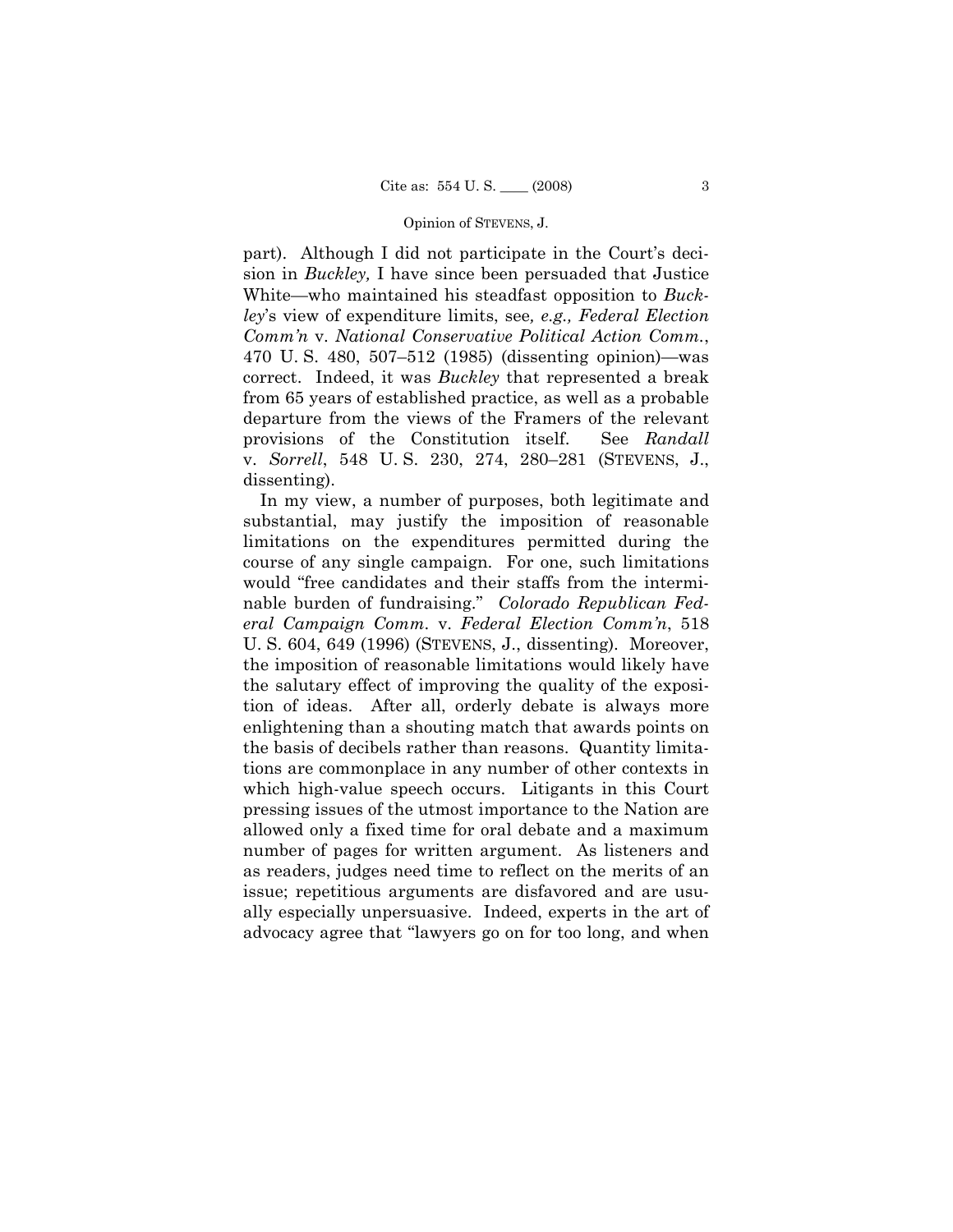they do it doesn't help their case."2 It seems to me that Congress is entitled to make the judgment that voters deserve the same courtesy and the same opportunity to reflect as judges; flooding the airwaves with slogans and sound-bites may well do more to obscure the issues than to enlighten listeners. At least in the context of elections, the notion that rules limiting the quantity of speech are just as offensive to the First Amendment as rules limiting the content of speech is plainly incorrect.3

 If, as I have come to believe, Congress could attempt to reduce the millionaire candidate's advantage by imposing reasonable limits on *all* candidates' expenditures, it follows *a fortiori* that the eminently reasonable scheme before us today survives constitutional scrutiny.

### II

 Even accepting the *Buckley* Court's holding that expenditure limits as such are uniquely incompatible with the First Amendment, it remains my firm conviction that the Millionaire's Amendment represents a good-faith attempt by Congress to regulate, within the bounds of the Constitution, one particularly pernicious feature of many contemporary political campaigns.4

<sup>2</sup>Brust, A Voice for the Write: Tips on Making Your Case From a Supremely Reliable Source, 94 A. B. A. J. 37 (May 2008) (interview with JUSTICE SCALIA and Bryan Garner).<br><sup>3</sup>The Court is of course correct that "it would be dangerous for the

Government to regulate core political speech for the asserted purpose of improving that speech." *Ante,* at 17, n. 8. But campaign expenditures are not *themselves* "core political speech"; they merely may *enable* such speech (as well as its repetition *ad nauseam*). In my judgment, it is simply not the case that the First Amendment "provides the same measure of protection" to the use of money to enable speech as it does to speech itself. *Nixon* v. *Shrink Missouri Government PAC*, 528 U. S. 377, 398 (2000) (STEVENS, J., concurring). 4 I note at the outset of this discussion, however, that I agree with the

Court's conclusion that Davis has standing to challenge §§319(a) and (b), and that the case is not moot; I therefore join Part II of the Court's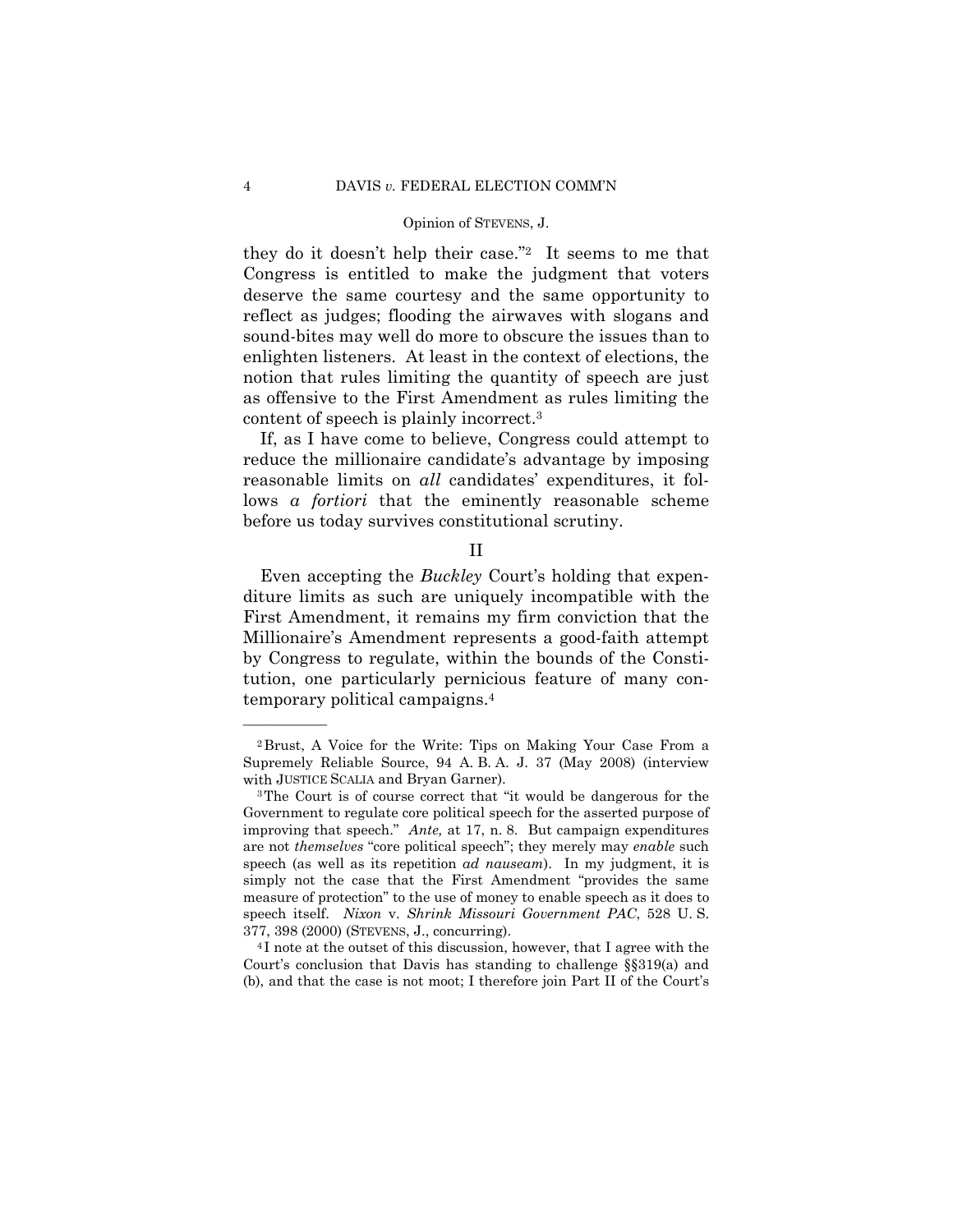It cannot be gainsaid that the twin rationales at the heart of the Millionaire's Amendment—reducing the importance of wealth as a criterion for public office and countering the perception that seats in the United States Congress are available for purchase by the wealthiest bidder—are important Government interests. It is also evident that Congress, in enacting the provision, crafted a solution that was carefully tailored to those concerns. Davis insists, however, that the Government's interests are insufficiently weighty to justify what he believes are intrusions upon his rights under the First Amendment and the equal protection component of the Fifth Amendment, and that, regardless of the strength of the justifications offered, Congress' solution is not sufficiently tailored to addressing the twin concerns it has identified. His arguments are unpersuasive on all counts.

A

 The thrust of Davis' First Amendment challenge is that by relaxing the contribution limits applicable to the opponent of a self-funding candidate, the Millionaire's Amendment punishes the candidate who chooses to selffund. Extrapolating from the zero-sum nature of a political race, Davis insists that any benefit conferred upon a self-funder's opponent thereby works a detriment to the self-funding candidate. Accordingly, he argues, the scheme burdens the self-funding candidate's First Amendment right to speak freely and to participate fully in the political process.

 But Davis cannot show that the Millionaire's Amendment causes him—or any other self-funding candidate any First Amendment injury whatsoever. The Millionaire's Amendment quiets no speech at all. On the contrary, it does no more than assist the opponent of a self-

opinion.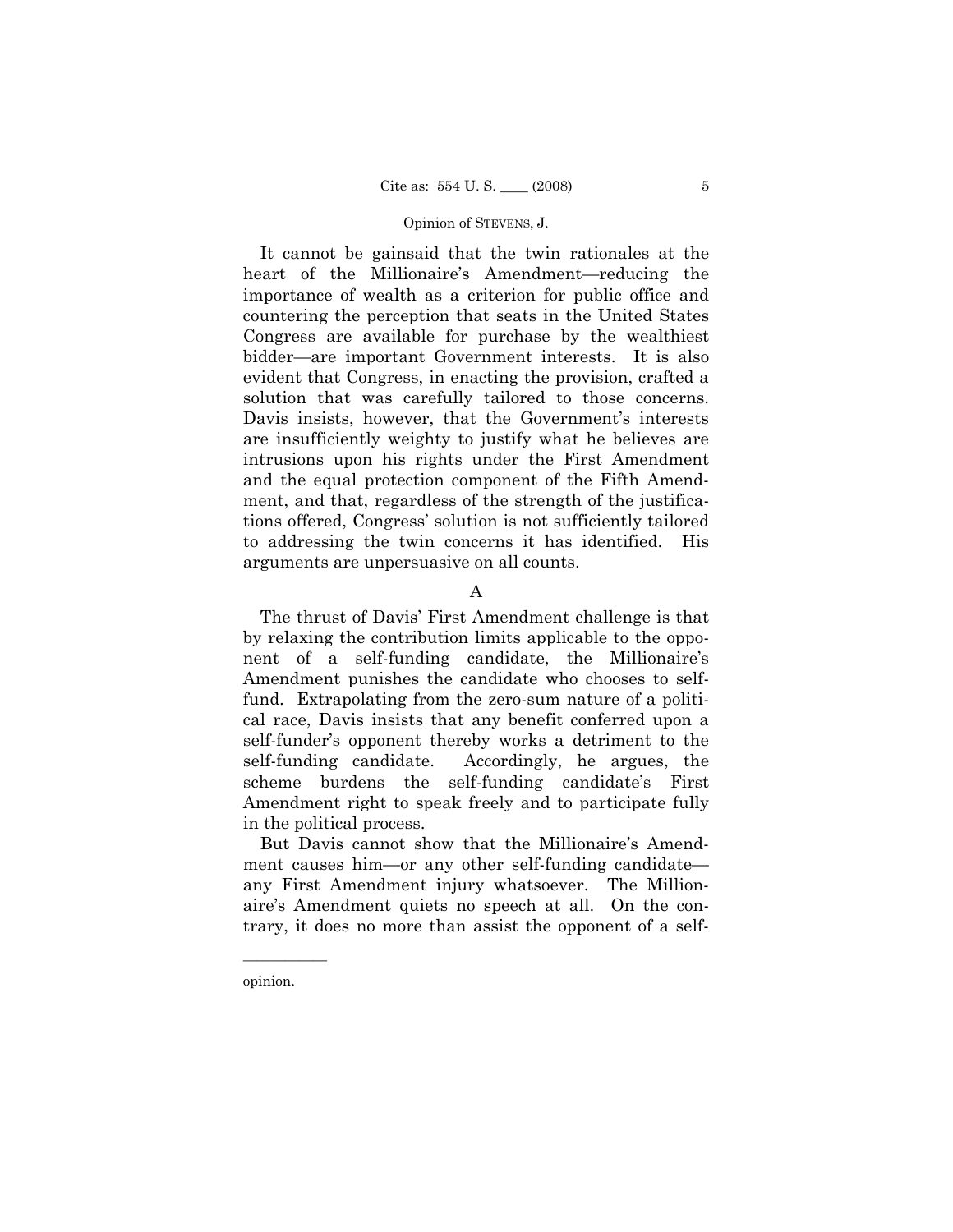funding candidate in his attempts to make his voice heard; this amplification in no way mutes the voice of the millionaire, who remains able to speak as loud and as long as he likes in support of his campaign. Enhancing the speech of the millionaire's opponent, far from contravening the First Amendment, actually advances its core principles. If only one candidate can make himself heard, the voter's ability to make an informed choice is impaired.5 And the self-funding candidate's ability to engage meaningfully in the political process is in no way undermined by this provision.6

 Even were we to credit Davis' view that the benefit conferred on the self-funding candidate's opponent burdens the self-funder's First Amendment rights, the purposes of the Amendment surely justify its effects. The Court is simply wrong when it suggests that the "governmental interest in eliminating corruption or the perception of corruption," *ante,* at 14, is the sole governmental interest sufficient to support campaign finance regulations. See *ante,* at 15–17. It is true, of course, that in upholding the Federal Election Campaign Act of 1971's (FECA) limits on the size of contributions to political campaigns, the *Buckley* Court held that preventing both actual corruption and the appearance of corruption were Government interests of sufficient weight that they justified any infringement upon First Amendment freedoms that re-

<sup>&</sup>lt;sup>5</sup><sup>"In a republic where the people are sovereign, the ability of the citi-</sup> zenry to make informed choices among candidates for office is essential, for the identities of those who are elected will inevitably shape the course that we follow as a nation." *Buckley* v. *Valeo,* 424 U. S. 1, 14–15 (1976) *(per curiam)*.  $6$ <sup>6</sup>The self-funder retains the choice to structure his campaign's fund-

ing as he pleases: He may choose to fund his own campaign subject to no limitations whatsoever and still accept limited donations from supporters; alternatively, he may forgo self-financing and rely on contributions alone, at the same level as his opponent. In neither event is his engagement in the political process in any sense impeded.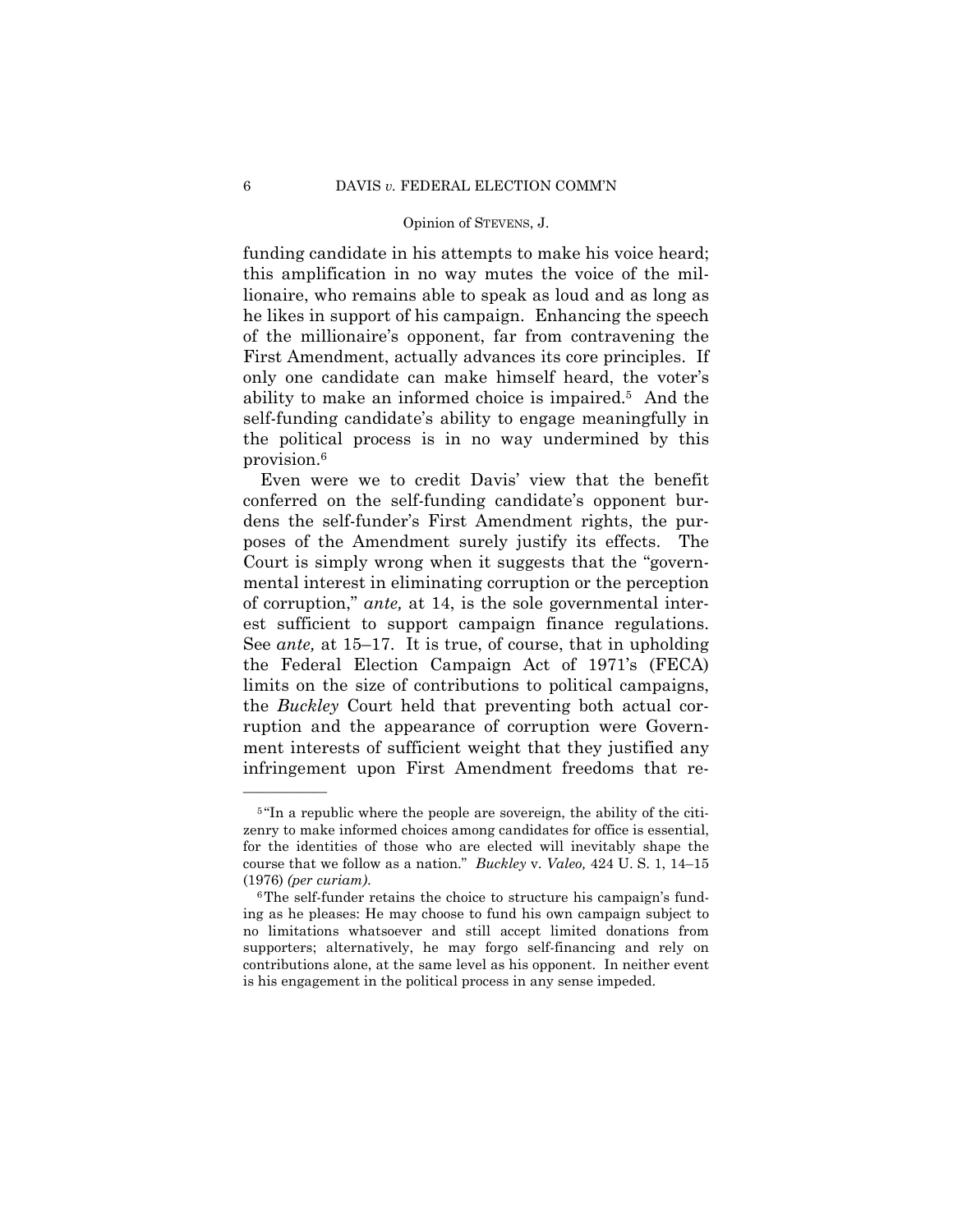sulted from FECA's contribution limits; the Court explained that, "[t]o the extent that large contributions are given to secure a political *quid pro quo* from current and potential office holders, the integrity of our system of representative democracy is undermined. . . . Of almost equal concern . . . is the impact of the appearance of corruption stemming from public awareness of the opportunities for abuse inherent in a regime of large individual financial contributions." 424 U. S., at 26–27. It is also true that the Court found that same interest insufficient to justify FECA's expenditure limitations. *Id.,* at 45–46, 52–56. But it does not follow that the *Buckley* Court concluded that *only* the interest in combating corruption and the appearance of corruption can justify congressional regulation of campaign financing.

 Indeed, we have long recognized the strength of an independent governmental interest in reducing both the influence of wealth on the outcomes of elections, and the appearance that wealth alone dictates those results. In case after case, we have held that statutes designed to protect against the undue influence of aggregations of wealth on the political process—where such statutes are responsive to the identified evil—do not contravene the First Amendment. See, *e.g., Austin* v. *Michigan Chamber of Commerce,* 494 U. S. 652, 660 (1990) (upholding statute designed to combat "the corrosive and distorting effects of immense aggregations of wealth that are accumulated with the help of the corporate form and that have little or no correlation to the public's support for the corporation's political ideas"); *Federal Election Comm'n* v. *Massachusetts Citizens for Life, Inc.*, 479 U. S. 238, 257 (1986) ("Th[e] concern over the corrosive influence of concentrated corporate wealth reflects the conviction that it is important to protect the integrity of the marketplace of political ideas. . . . Direct corporate spending on political activity raises the prospect that resources amassed in the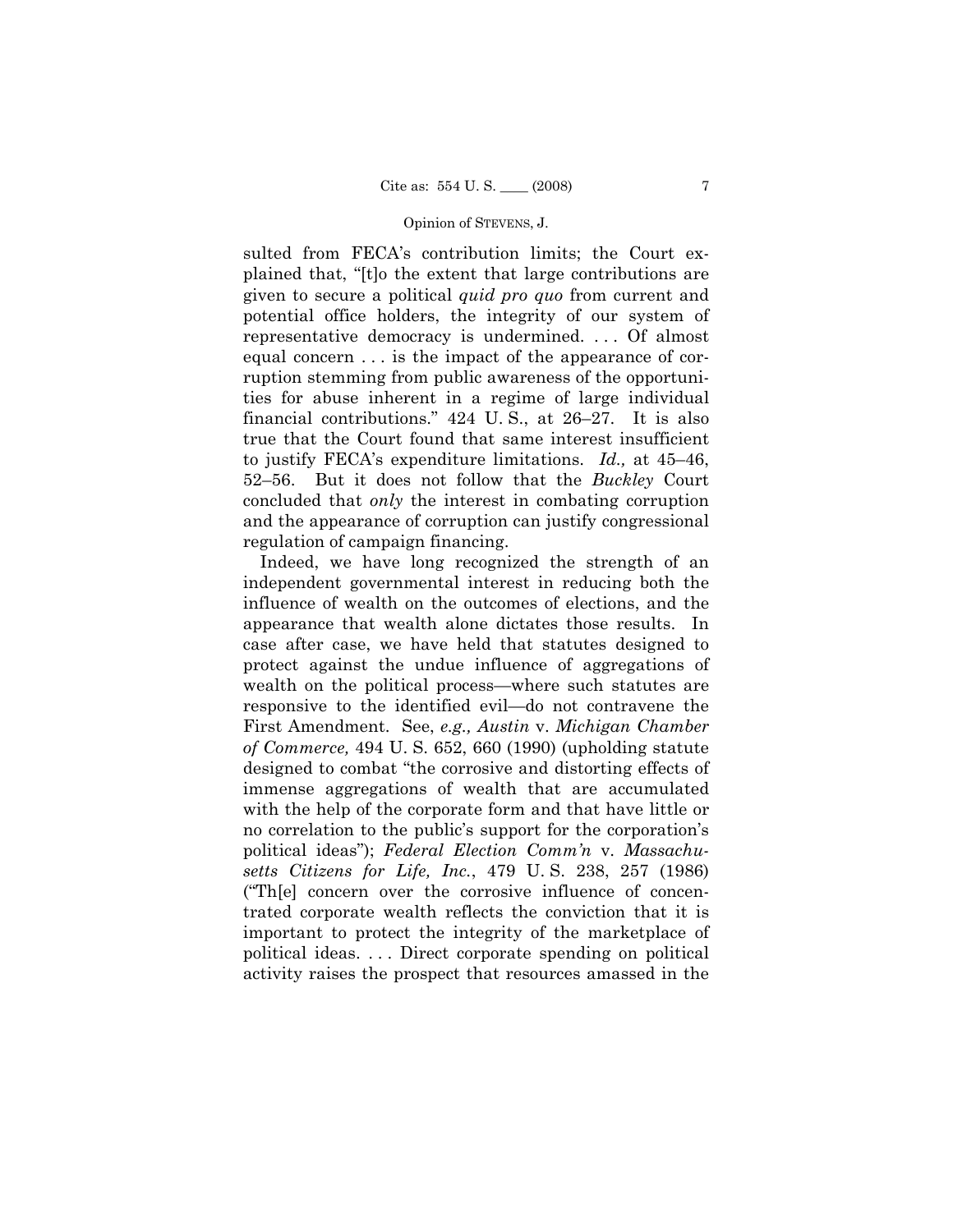economic marketplace may be used to provide an unfair advantage in the political marketplace"); cf. *Red Lion Broadcasting Co.* v. *FCC*, 395 U. S. 367, 390 (1969) (upholding constitutionality of several components of the FCC's "fair coverage" requirements, and explaining that "[i]t is the purpose of the First Amendment to preserve an uninhibited marketplace of ideas in which truth will ultimately prevail, rather than to countenance monopolization of that market").

 Although the focus of our cases has been on aggregations of corporate rather than individual wealth, there is no reason that their logic—specifically, their concerns about the corrosive and distorting effects of wealth on our political process—is not equally applicable in the context of individual wealth. For, as we explained in *McConnell*, "Congress' historical concern with the 'political potentialities of wealth' and their 'untoward consequences for the democratic process'. . . has long reached beyond corporate money," 540 U. S., at 116 (quoting *United States* v. *Automobile Workers*, 352 U. S. 567, 577–578 (1957)).

 Minimizing the effect of concentrated wealth on our political process, and the concomitant interest in addressing the dangers that attend the perception that political power can be purchased, are, therefore, sufficiently weighty objectives to justify significant congressional action. And, not only was Congress motivated by proper and weighty goals in crafting the Millionaire's Amendment, the details of the scheme it devised are genuinely responsive to the problems it identified. The statute's "Opposition Personal Funds Amount" formula permits a self-funding candidate to spend as much money as he wishes, while taking into account fundraising by the relevant campaigns; it thereby ensures that a candidate who happens to enjoy a significant fundraising advantage against a self-funding opponent does not reap a windfall as a result of the enhanced contribution limits. Rather,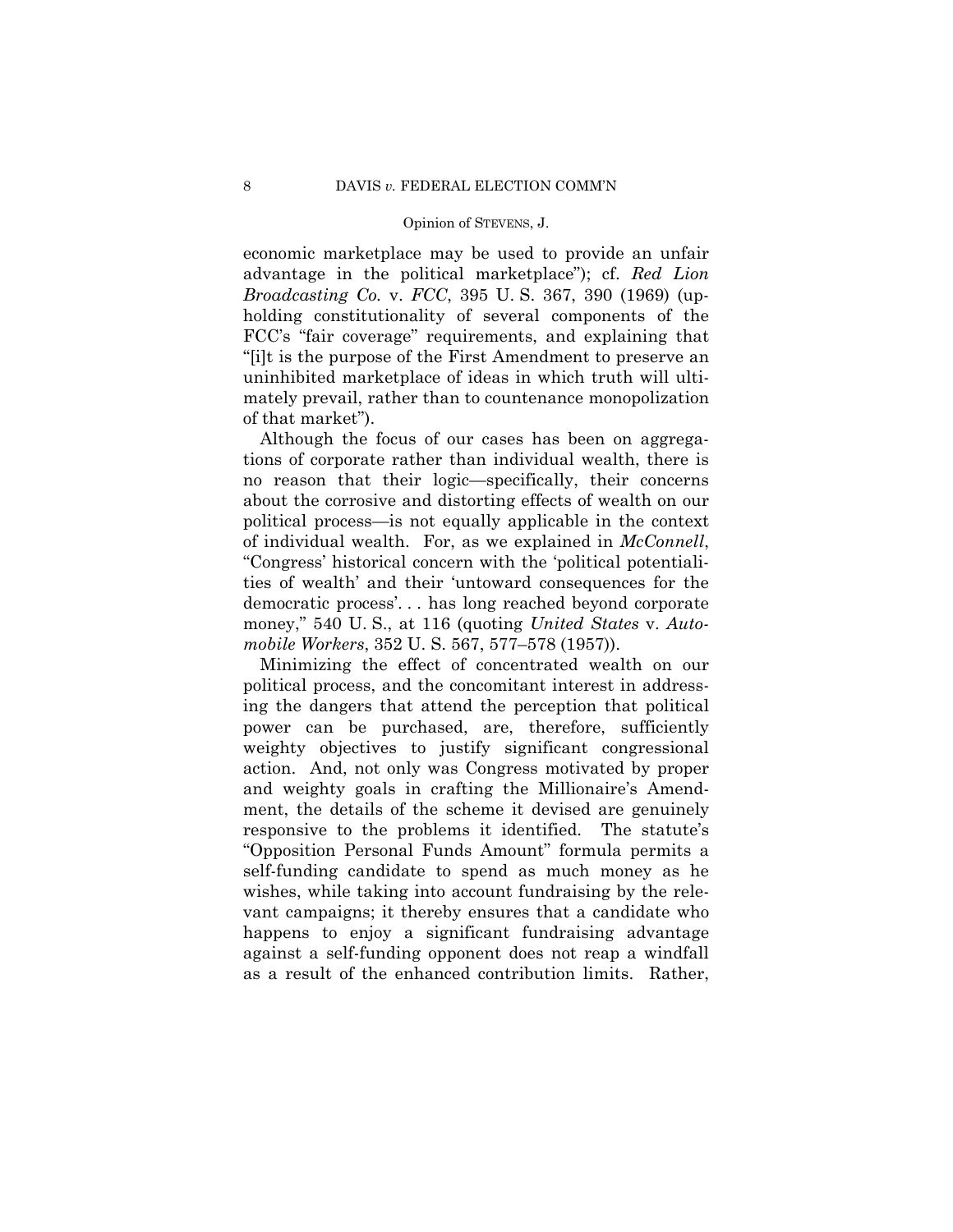the self-funder's opponent may avail himself of the enhanced contribution limits only until parity is achieved, at which point he becomes again ineligible for contributions above the normal maximum. See  $\S$ §441a–1(a)(1)(A)–(C).

 It seems uncontroversial that "there is no good reason to allow disparities in wealth to be translated into disparities in political power. A well-functioning democracy distinguishes between market processes of purchase and sale on the one hand and political processes of voting and reasongiving on the other." Sunstein, Political Equality and Unintended Consequences, 94 Colum. L. Rev. 1390 (1994). In light of that clear truth, Congress' carefully crafted attempt to reduce the distinct advantages enjoyed by wealthy candidates for congressional office does not offend the First Amendment.

B

 Davis' equal protection argument, which the Court finds unnecessary to address, *ante,* at 18, n. 9, fares no better. He claims that by permitting only the self-funder's opponent to avail himself of the increased contribution limits, the statute creates an unwarranted disparity between the self-funder and his opponent. But, as we explained in *McConnell,* "Congress is fully entitled to consider . . . realworld differences . . . when crafting a system of campaign finance regulation." 540 U. S., at 188. And *Buckley* itself acknowledged, in the course of upholding FECA's public financing scheme, that "the Constitution does not require Congress to treat all declared candidates the same." 424 U. S., at 97. It blinks reality to contend that the millionaire candidate is situated identically to a nonmillionaire opponent, and Congress was under no obligation to indulge any such fiction. Accordingly, Davis has failed to establish that he was deprived of the equal protection guarantees of the Fifth Amendment.